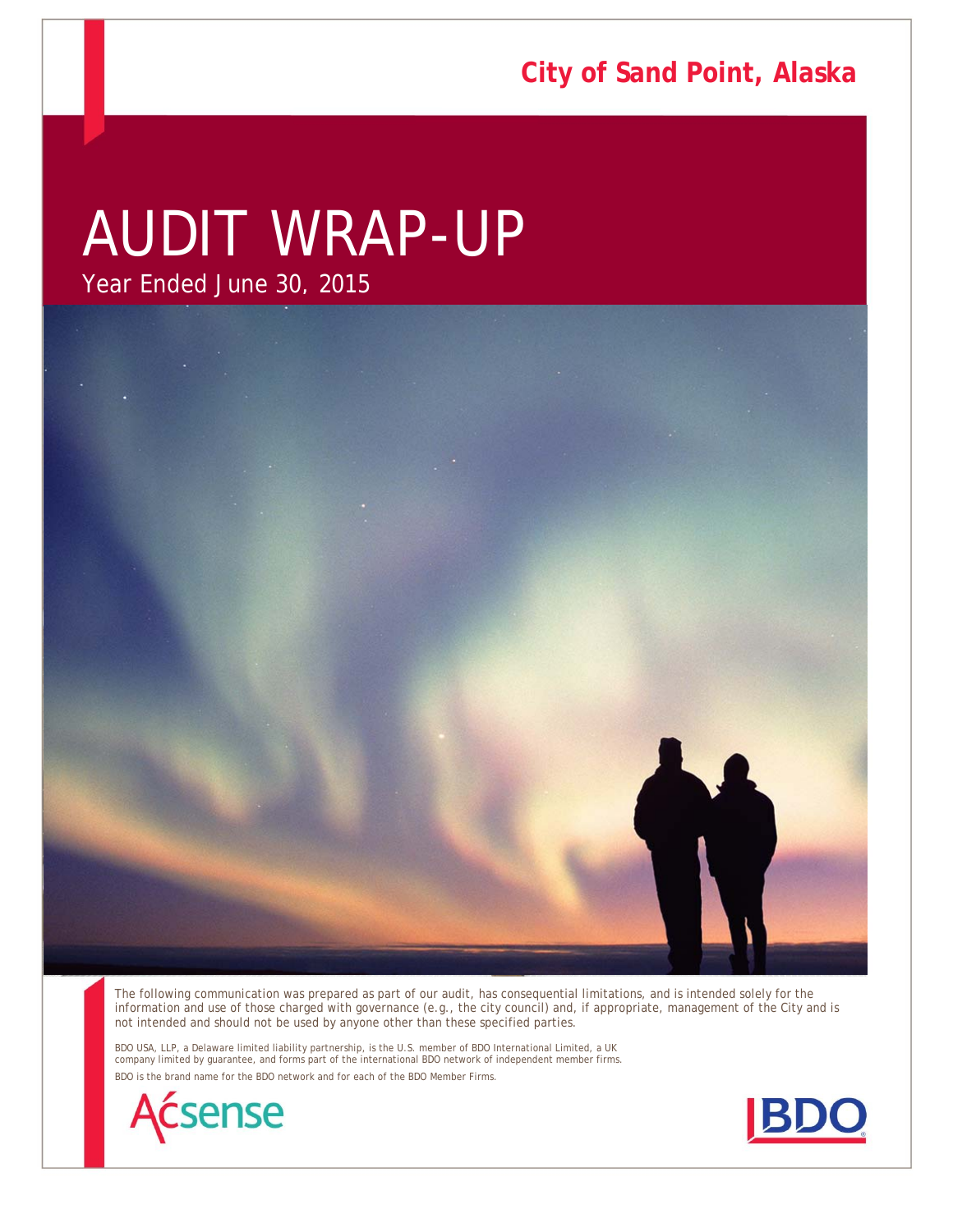

Tel: 907-278-8827 Fax: 907-278-5779 **www.bdo.com** 

February 25, 2016

Honorable Mayor and Members of the City Council City of Sand Point, Alaska

Professional standards require us to communicate with you regarding matters related to the audit, that are, in our professional judgment, significant and relevant to your responsibilities in overseeing the financial reporting process. Our audit planning communication dated July 21, 2015 outlined our plan for the audit of the financial statements of the City of Sand Point (the City) as of and for the year ended June 30, 2015. That document included a summary of our overall objectives for the audit, and the nature, scope, and timing of the planned audit work.

This communication is intended to elaborate on the significant findings from our audit, including our views on the qualitative aspects of the City's accounting practices and policies, management's judgments and estimates, financial statement disclosures, and other required matters.

We are pleased to be of service to the City. Feel free to contact us to discuss our audit findings, as well as other matters that may be of interest to you, and to answer any questions you might have.

Respectfully,

BDO USA, LLP

Anchorage, Alaska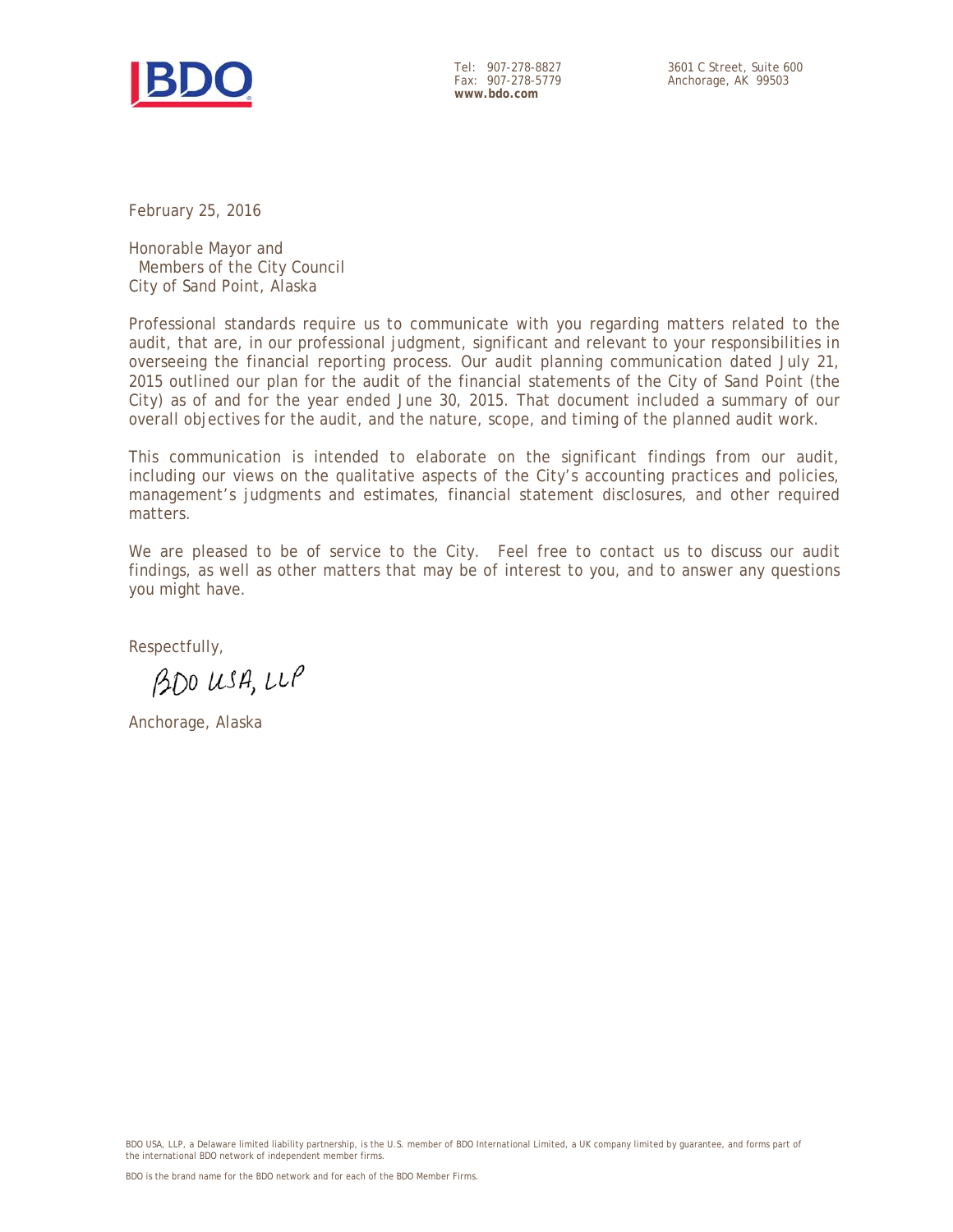# **Discussion Outline**

| c Depresentation Latter |  |
|-------------------------|--|

• Representation Letter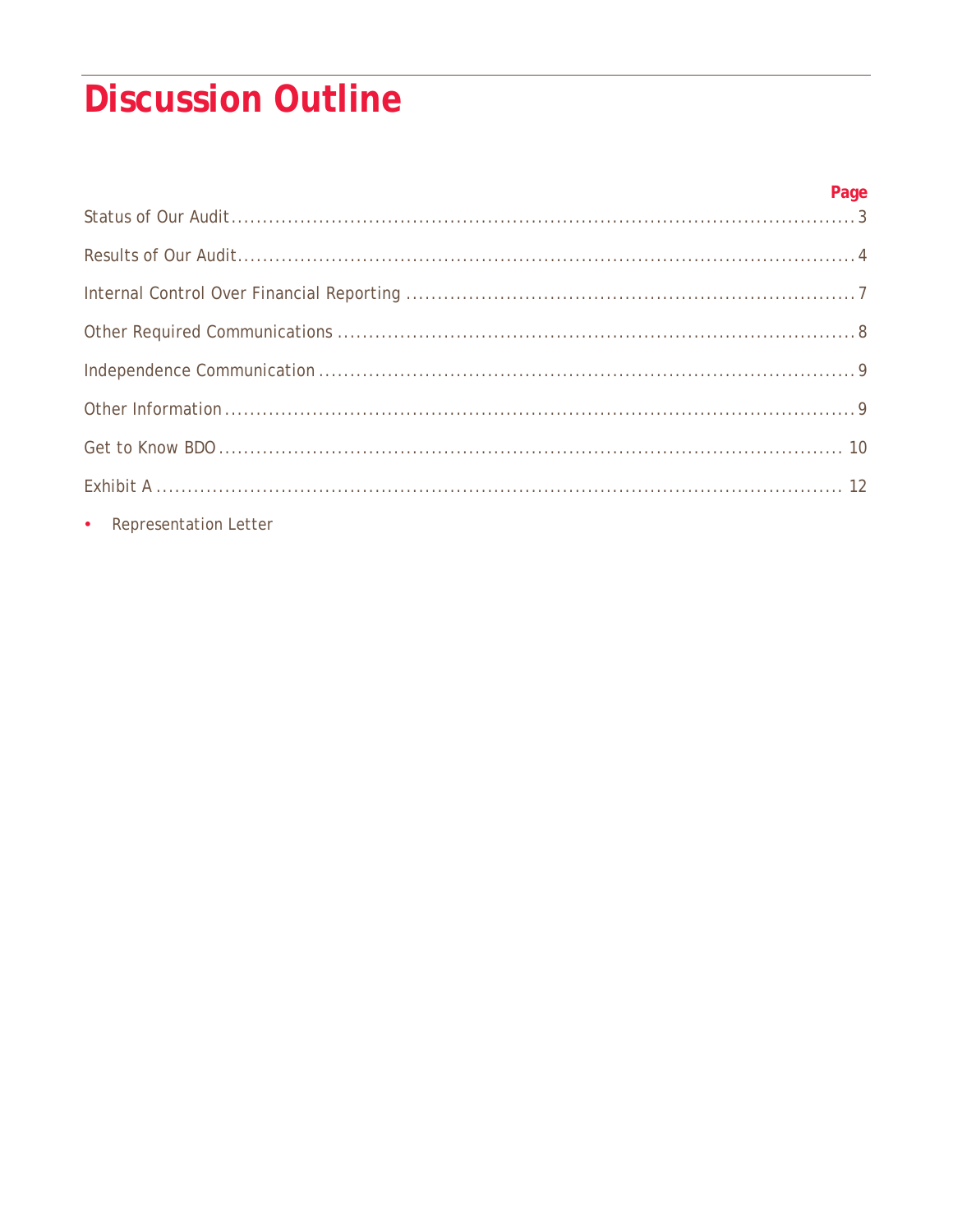### **Status of Our Audit**

We have completed our audit of the financial statements as of and for the year ended June 30, 2015. Our audit was conducted in accordance with auditing standards generally accepted in the United States of America. This audit of the financial statements does not relieve management or those charged with governance of their responsibilities.

- The objective of our audit was to obtain reasonable not absolute assurance about whether the financial statements are free from material misstatements.
- The scope of the work performed was substantially the same as that described to you in our earlier Audit Planning communications.
- We have issued an unmodified opinion on the financial statements and have released our report on February 25, 2016.
- All records and information requested by BDO were freely available for our inspection.
- We received full access to all information that we requested while performing our audit, and we acknowledge the full cooperation extended to us by all levels of City personnel throughout the course of our work.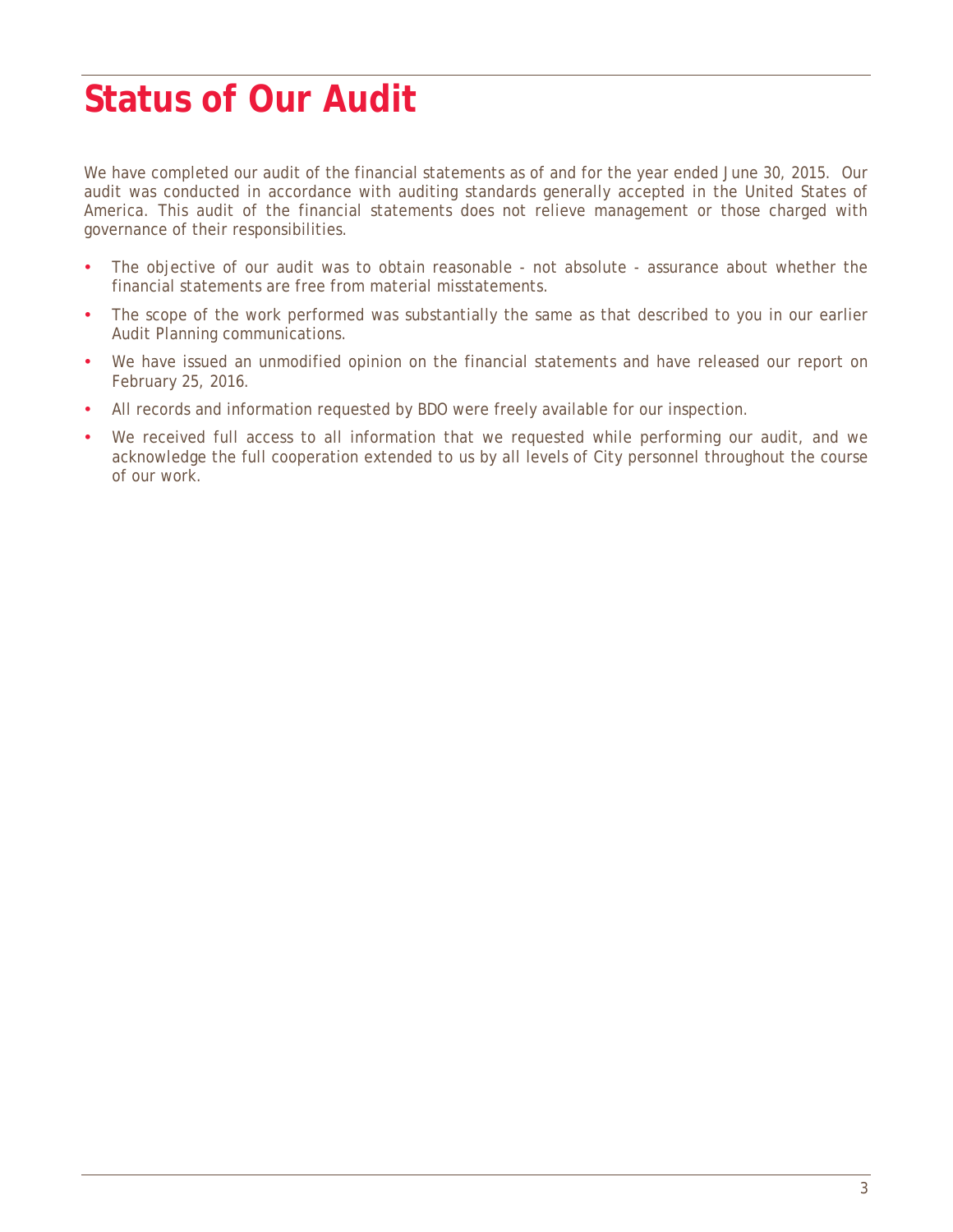### **Results of Our Audit**

#### **ACCOUNTING PRACTICES, POLICIES, ESTIMATES, AND SIGNIFICANT UNUSUAL TRANSACTIONS**

The following summarizes the more significant required communications related to our audit concerning the City's accounting practices, policies, estimates, and significant unusual transactions:

The City's significant accounting practices and policies are those included in Note 1 to the financial statements. These accounting practices and policies are appropriate, comply with generally accepted accounting principles and industry practice, were consistently applied, and are adequately described within Note 1 to the financial statements.

- A summary of recently issued accounting pronouncements is included in Note 14 to the City's financial statements.
- In 2015 the City adopted the provisions of GASB 68, *Accounting and Financial Reporting for Pensions*. This statement requires the City to recognize its proportional share of the net pension liability related to PERS participation in each of its full accrual financial statements (governmentwide statements and enterprise funds). Additionally, the statement requires that opening net position be restated to reflect the adoption of this new statement.
- There were no changes in significant accounting policies and practices during 2015.

Significant estimates are those that require management's most difficult, subjective, or complex judgments, often as a result of the need to make estimates about the effects of matters that are inherently uncertain. Overall, the City has few significant accounting estimates. The most significant estimates are disclosed below:

#### **Significant accounting estimates include:**

**Collectability of Outstanding Accounts Receivables** – Receivables from granting agencies are considered by management to be 100% collectible. Customer accounts receivable (Water, sewer, harbor, etc.) are reviewed by management periodically to determine a reasonable amount of allowance, based on known factors, past history, and age of the outstanding amount.

**Landfill Closure Liability** – Accounting rules prescribe that the City record the ultimate cost of closure and monitoring as the landfill is being filled. The liability recorded is based on an initial third-party closure estimate updated annually for management estimates of capacity used during the year adjusted for inflation.

**Net Pension Liability (and related deferred accounts) –** The Pension Liability is estimated based on actuarial and other actual contribution data provided to the City by the PERS Plan Administrator.

• In connection with the adoption of GASB 68, there has been significant (statewide) dispute regarding the existence of a "special funding situation." The State of Alaska Department of Law determined that the current on-behalf statutes do not create a legal obligation to the State of Alaska; therefore, a special funding situation does not exist. Cities across the state are in disagreement with this position and believe that the noted statutes do represent a legal obligation to the state and therefore, a special funding situation does exist. The City has elected to report the liability assuming a special funding situation, which results in a lower liability. The City has recognized a liability in the amount of \$1,232,488. Absent the special funding situation, the City's liability would be \$2,399,631. Please note that a change in the current legislation could result in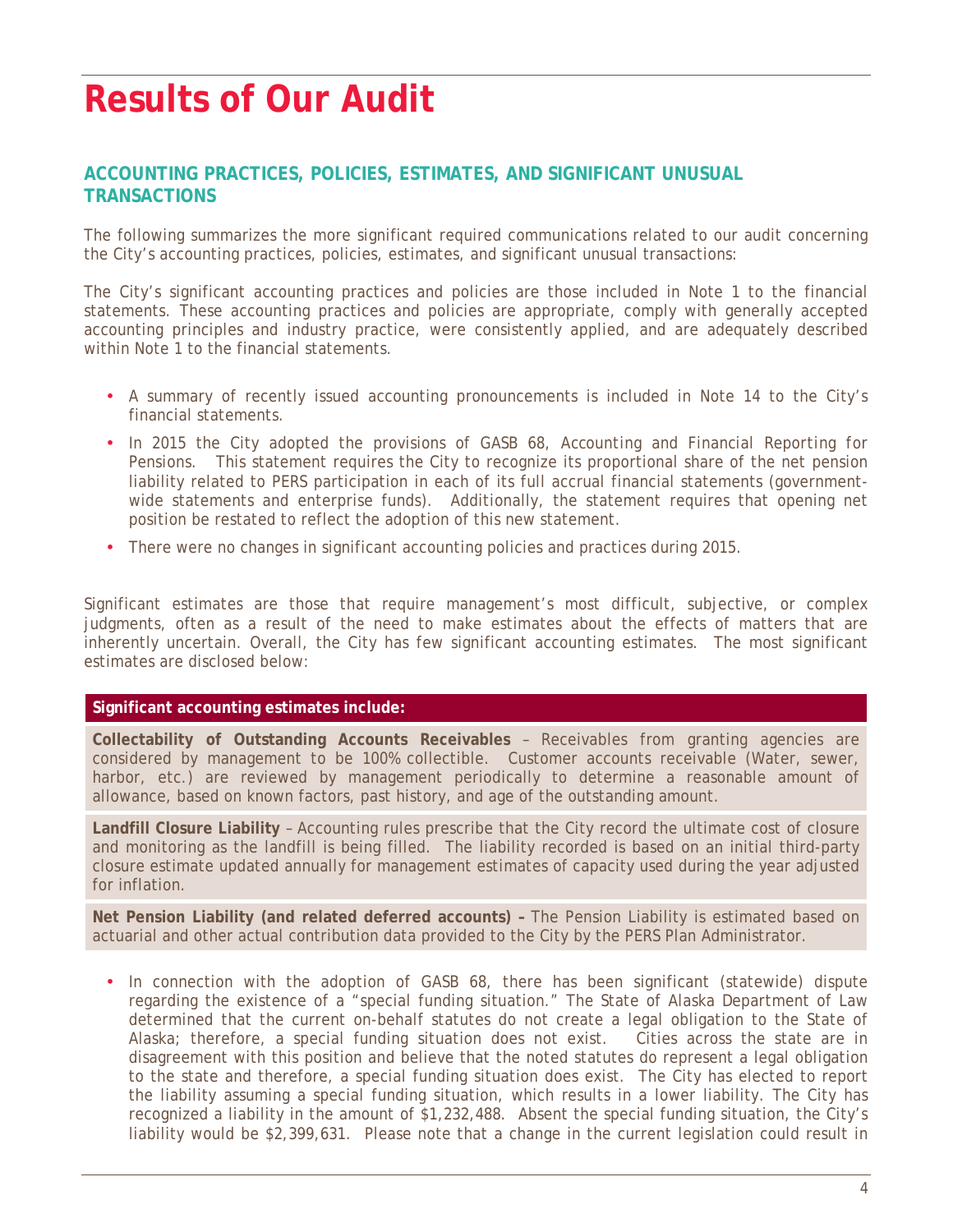### **Results of Our Audit**

the removal of the special funding, in which case, the City would need to record the additional liability as calculated in the next measurement cycle. In addition, the liability record reflects ONLY the pension portion of the unfunded PERS liability. The healthcare component liability will be coming online in 2017.

- In 2015, the City renewed its landfill permit. In connection with the permit application, management was required to submit an estimate of the landfill closure liability. Amounts recorded for the landfill liability has been based on an external engineering report prepared several years ago. In 2015, in submitting the application, the original estimate was revised upwards to account for inflation. As a result, the estimate recorded in the financial statements has also been revised upwards. We would encourage management to consider obtaining an updated engineering review on the landfill to ensure that the closure estimate is in line with the actual usage and life of the landfill.
- We did not identify any significant or unusual transactions, or any transactions for which there was a lack of authoritative guidance.

#### **CORRECTED AND UNCORRECTED MISSTATEMENTS**

There were 8 adjusting entries recorded to the trial balance given to us to perform the audit. Of these, the following were considered significant:

- Record GASB 68 restatement and current year transactions
- Record Grant Revenue and A/R and capital contribution
- Record PERS on-behalf
- Adjust cross-fund advance accounts

There were also two reclassification journal entries. Reclassification entries have no effect on fund balance.

We note that the GASB 68 related entries were derived from information provided by the State of Alaska after audit fieldwork was completed. Management could not have recorded these entries prior to release of the information from the State.

There were no uncorrected misstatements related to accounts and/or disclosures that we presented to management. To our knowledge, there are no other uncorrected misstatements.

All journal entries recorded were provided to management in the representation letter.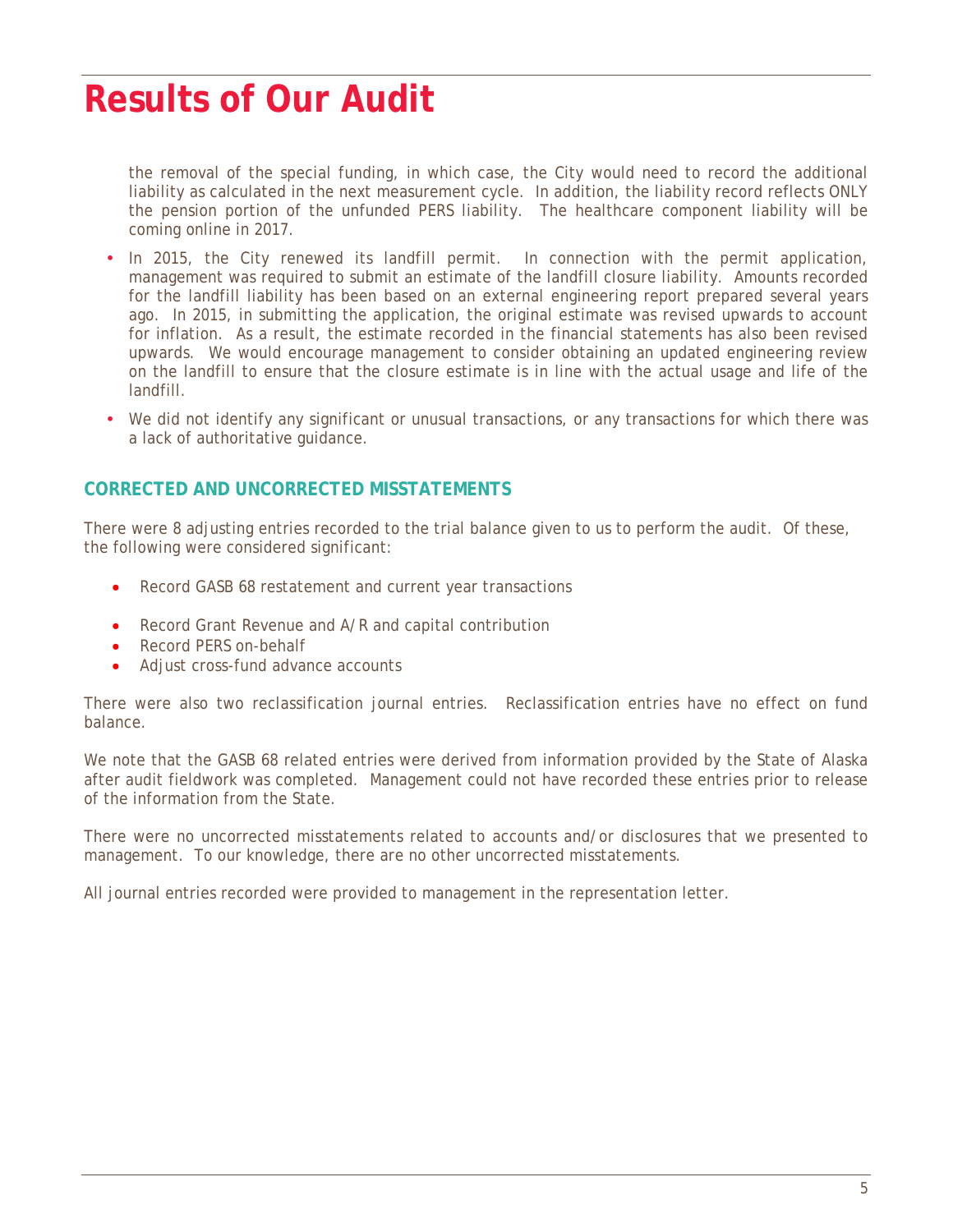### **Results of Our Audit**

#### **QUALITY OF THE CITY'S FINANCIAL REPORTING**

- Qualitative aspects of significant accounting policies and practices
	- We concur with the City's interpretation and application of generally accepted accounting principles and practices derived from the standards set by the Governmental Accounting Standards Board (GASB).
- Our conclusions regarding critical accounting estimates
	- The nature of the City's operations reduces the need for numerous significant estimates within the accounting records. See comment about estimates above. We believe the City's estimates are reasonable in the circumstances. The City may wish to consider obtaining an independent estimate with respect to the landfill closure.
- Financial statement presentation
	- To our knowledge all necessary disclosures have been included in the footnotes to the financial statements.
- New accounting pronouncements
	- As noted on the previous page, in 2015 the City adopted GASB Statement 68. We concur with the City's decision to adopt this statement.
- Alternative accounting treatments
	- We did not identify any accounting treatments that did not comply with generally accepted accounting principles and standards set by GASB.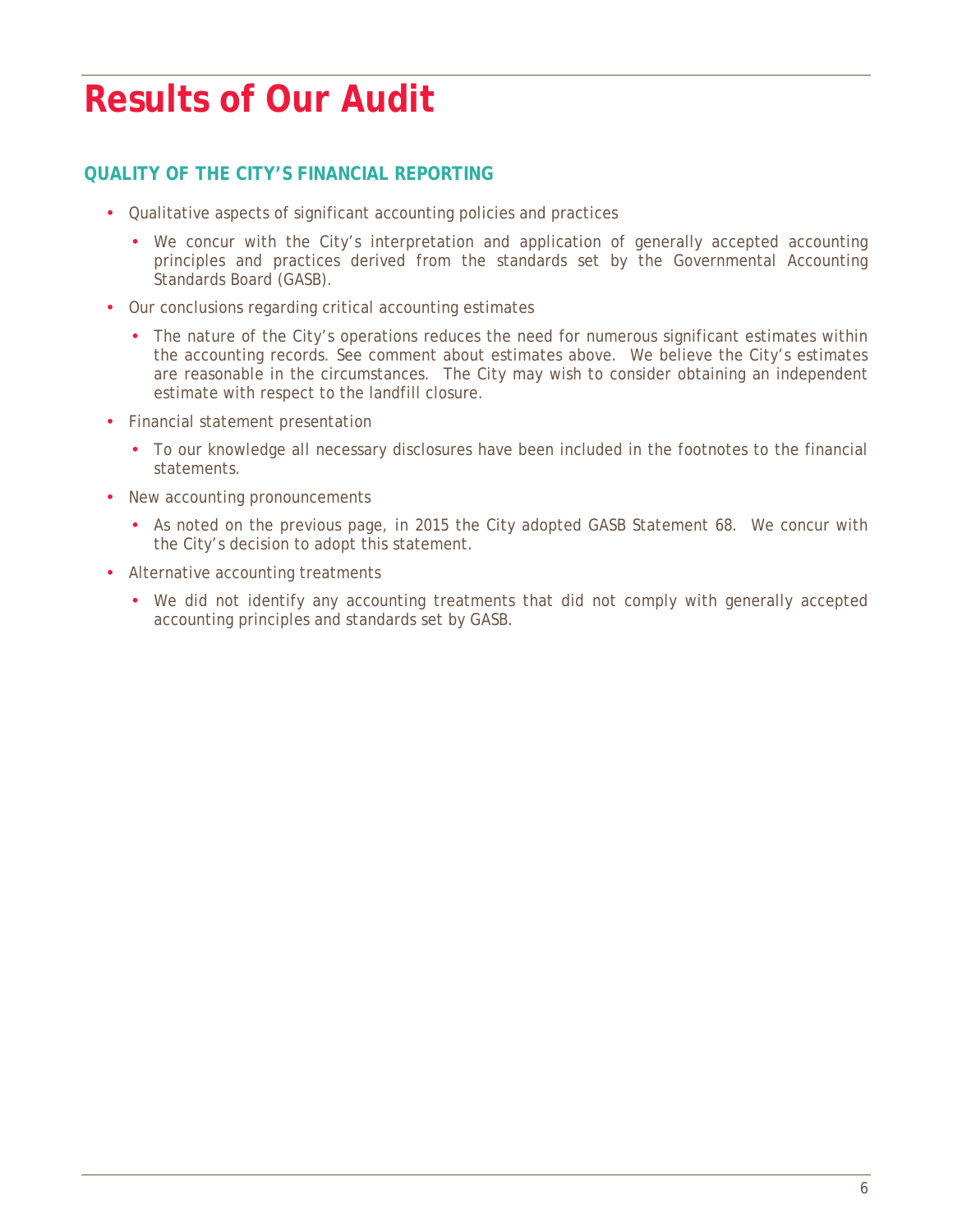### **Internal Control Over Financial Reporting**

In planning and performing our audit of the financial statements, we considered the City's internal control over financial reporting (internal control) as a basis for designing our auditing procedures for the purpose of expressing our opinion on the financial statements, but not for the purpose of expressing an opinion on the effectiveness of the City's internal control. Accordingly, we do not express an opinion on the effectiveness of the City's internal control.

Our consideration of internal control was for the limited purpose described above and was not designed to identify all deficiencies in internal control that might be significant deficiencies or material weaknesses.

We are required to communicate, in writing, to those charged with governance all material weaknesses and significant deficiencies that have been identified in the City's internal controls over financial reporting. The definitions of control deficiency, significant deficiency and material weakness follow:

| Category                          | Definition                                                                                                                                                                                                                                                         |
|-----------------------------------|--------------------------------------------------------------------------------------------------------------------------------------------------------------------------------------------------------------------------------------------------------------------|
| Deficiency in Internal<br>Control | A deficiency in internal control exists when the design or operation of a<br>control does not allow management or employees, in the normal course of<br>performing their assigned functions, to prevent, or detect and correct<br>misstatements on a timely basis. |
| <b>Significant Deficiency</b>     | A deficiency or combination of deficiencies in internal control that is less<br>severe than a material weakness, yet important enough to merit attention<br>by those charged with governance.                                                                      |
| <b>Material Weakness</b>          | A deficiency or combination of deficiencies in internal control, such that<br>there is a reasonable possibility that a material misstatement of the City's<br>financial statements will not be prevented, or detected and corrected on<br>a timely basis.          |

In conjunction with our audit of the financial statements, we reported no material weaknesses.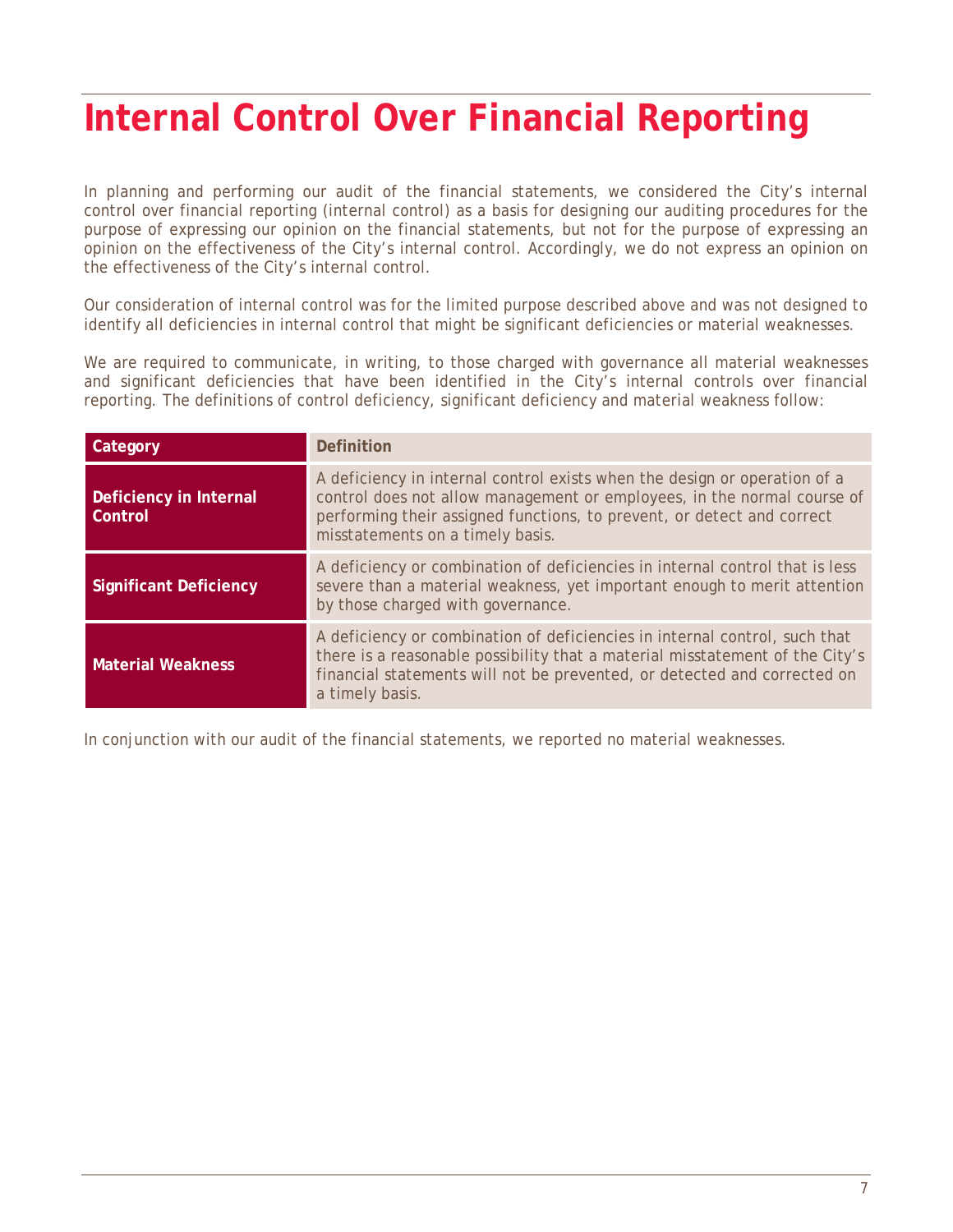# **Other Required Communications**

Following is a summary of those required items, along with specific discussion points as they pertain to the City:

| Requirement                                                                                                      | <b>Discussion Points</b>                                                                                                                                                                                                                                                                                                                                                 |
|------------------------------------------------------------------------------------------------------------------|--------------------------------------------------------------------------------------------------------------------------------------------------------------------------------------------------------------------------------------------------------------------------------------------------------------------------------------------------------------------------|
| Significant changes to planned<br>audit strategy or significant risks<br>initially identified                    | There were no significant changes to the planned audit strategy or<br>significant risks initially identified as part of our Audit Planning<br>Process.                                                                                                                                                                                                                   |
| Obtain information from those<br>charged with governance<br>relevant to the audit                                | There were no matters noted relevant to the audit, including, but<br>not limited to: violations or possible violations of laws or<br>regulations; risk of material misstatements, including fraud risks; or<br>tips or complaints regarding the City's financial reporting that we<br>were made aware of as a result of our inquiry of those charged with<br>governance. |
| If applicable, nature and extent<br>of specialized skills or knowledge<br>needed related to significant<br>risks | There were no specialized skills or knowledge needed, outside of<br>the core engagement team, to perform the planned audit<br>procedures or evaluate audit results related to significant risks.                                                                                                                                                                         |
| <b>Consultations with other</b><br>accountants                                                                   | We are not aware of any consultations about accounting or auditing<br>matters between management and other independent public<br>accountants. Nor are we aware of opinions obtained by management<br>from other independent public accountants on the application of<br>generally accepted accounting principles.                                                        |
| Disagreements with management                                                                                    | There were no disagreements with management about matters,<br>whether or not satisfactorily resolved, that individually or in<br>aggregate could be significant to the City's financial statements or<br>to our auditor's report.                                                                                                                                        |
| <b>Significant difficulties</b><br>encountered during the audit                                                  | There were no significant difficulties encountered during the audit.<br>The audit finalization and delivery was delayed due to the late<br>arrival of information relating to the PERS liability. This delay has<br>affected virtually every participating employer in the Plan.                                                                                         |
| Representations requested from<br>management                                                                     | Please refer to the attached management representation letter.                                                                                                                                                                                                                                                                                                           |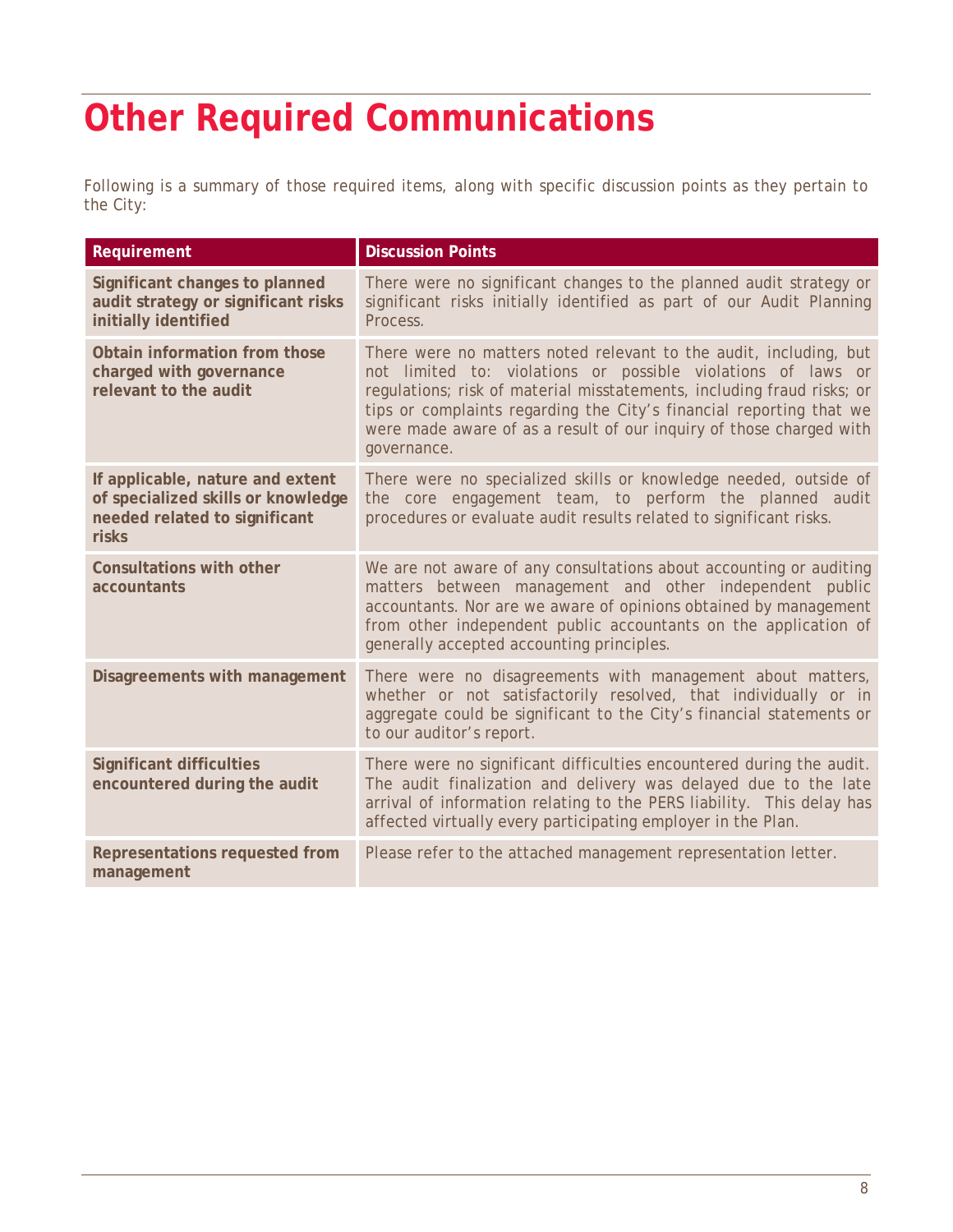### **Independence Communication**

Our engagement letter to you dated May 28, 2015 describes our responsibilities in accordance with professional standards and certain regulatory authorities with regard to independence and the performance of our services. This letter also stipulates the responsibilities of the City with respect to independence as agreed to by the City. Please refer to that letter for further information.

### **Other Information**

#### **UPCOMING CHANGES**

#### *New GASB Statements*

There are several new accounting pronouncements with effective dates over the next two to three years. These include Fair Value Measurement rules as well as new accounting rules related to Other Post-Employment Benefits, among others, which will have an effect on financial reporting over the next few years. We strongly encourage management to familiarize themselves with these upcoming changes in order to properly adopt the new provisions on their effective dates.

*Uniform Administrative Requirements, Cost Principles, and Audit Requirements for Federal Awards (2 CFR Section 200) aka – Super Circular* 

In 2013 the federal Office of Management and Budget adopted new requirements associated with the administration of federal grants. Grant awards issued after December 2014 are subject to the new rules, with many additional provisions coming online during the City's fiscal year 2016. The audit provisions of the new guidance will be in effect with your June 30, 2016 audit. Management should continue to stay abreast of these changes and ensure continued compliance with the regulatory rules.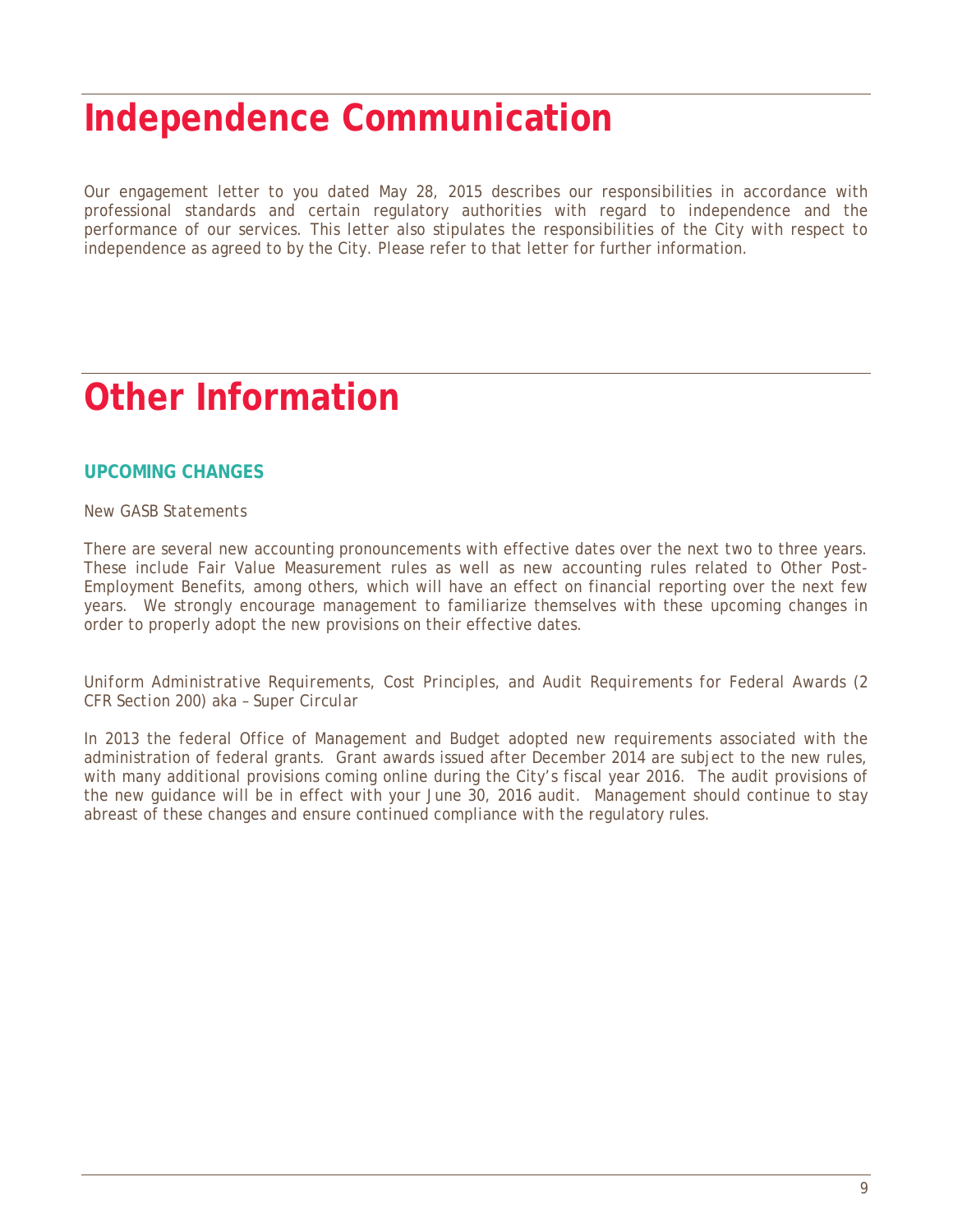### **Get to Know BDO**

#### **BDO COMMITS SIGNIFICANT RESOURCES TO KEEP OUR PROFESSIONALS AND OUR CLIENTS UP TO DATE ON CURRENT AND EVOLVING TECHNICAL, GOVERNANCE, INDUSTRY AND REPORTING DEVELOPMENTS. VISIT** HTTP://WWW.BDO.COM **FOR ALL OF OUR OFFERINGS:**

Our clients' time is valuable, as management must meet all compliance requirements while maintaining lean and efficient teams. This is why our culture guides us to view ourselves as trusted advisors, not merely accountants serving compliance needs. By leveraging the shared knowledge of our top professionals across the country and globe, we develop succinct thought leadership and training programs to help clients stay abreast of emerging trends and requirements.

Our thought leadership consists of quarterly email updates, publications, surveys, practice aids, and tools that span a broad spectrum of topics that impact financial reporting, as well as corporate governance. Our focus is not to simply announce changes in technical guidance, regulations or emerging business trends, but rather expound on how such changes may impact our clients' businesses. Some examples of our thought leadership offerings include the following:

- **Board Reflections** Resources that include BDO's proprietary studies, publications, practice aids, and educational programs to keep board members of both public and private companies up to date on emerging issues and trends to assist in fulfilling their corporate oversight responsibilities. Such resources contain customized information for the various committees of the board. For example, refer to our Effective Audit Committees in the Ever Changing Marketplace practical guide and related tools. Visit our Insights page on **http://www.bdo.com**.
- **Significant Accounting and Reporting Matters Guide** Quarterly digest of final and proposed financial accounting standards designed to help audit committees, boards and financial executives keep up to date on the latest corporate governance and financial reporting developments.
- **Client Advisories** Concise documents that provide timely commentary, analysis and insights on events and trends of interest to management and boards of directors.
- **Tax Newsletters and Alerts**  Updates with respect to federal, state, local, expatriate, and international developments, along with other specific tax planning and strategy considerations including specific practice areas such as compensation and benefits, private client and individual filer services, transfer pricing, Foreign Account Tax Compliance Act, etc.
- **Technical Research Tools** BDO uses Accounting Research Manager™ (ARM) as a primary source of insightful interpretations on GAAP, GAAS and Securities and Exchange Commission rules. ARM is updated daily and is considered to be one of the timeliest and most comprehensive online databases of analytical interpretations of accounting, auditing and SEC matters. Access to ARM, and a number of other research tools, provides each professional the technical research capability to respond immediately to client-specific technical issues.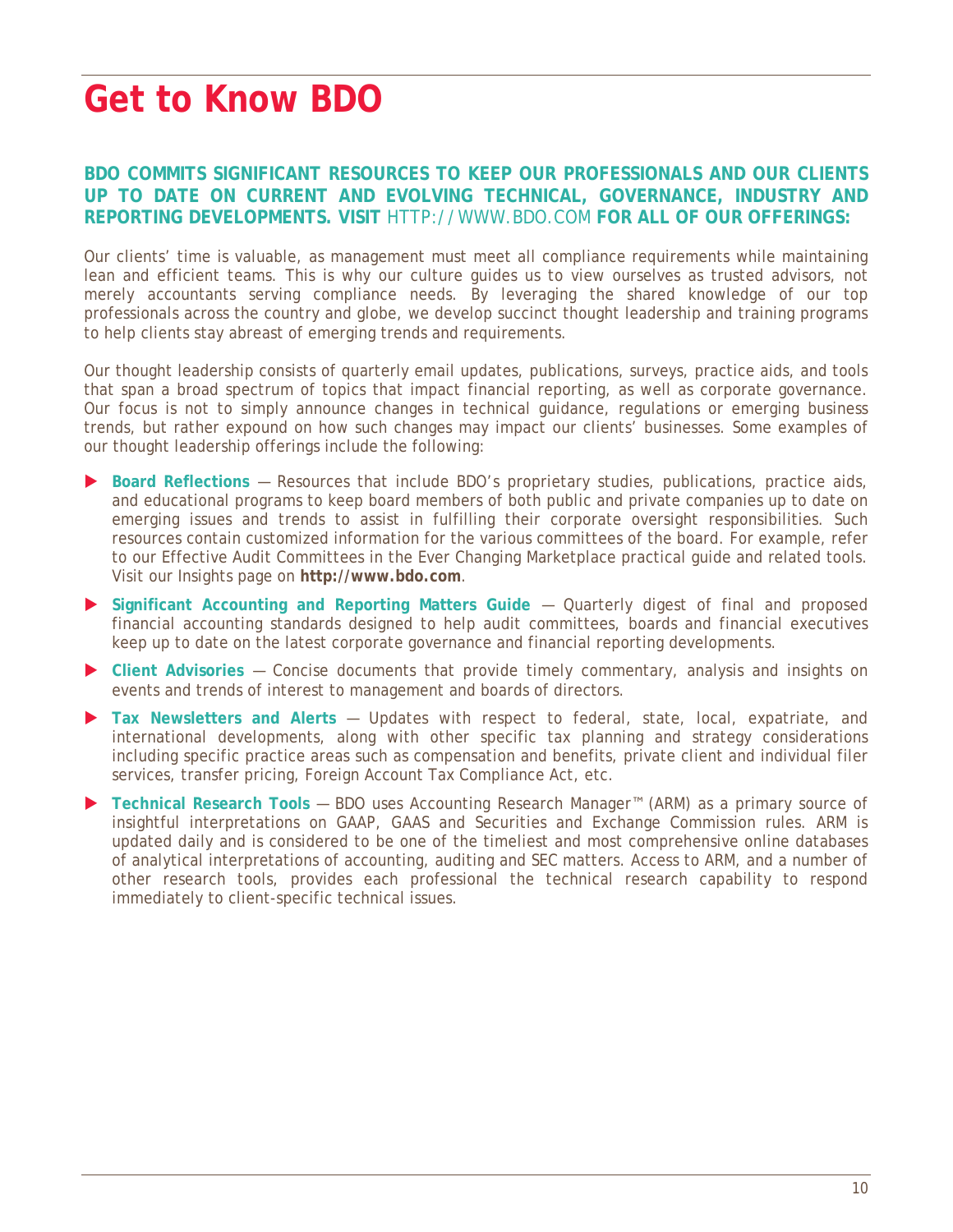## **Get to Know BDO**

- **BDO Knows Flash Reports Provide briefs about select technical and regulatory** developments and emerging issues are made immediately available to BDO professionals and to clients.
- **BDO Knows Financial Reporting Letters** Provide more in-depth discussions and practical guidance on technical guidance affecting both public and private entities.
- **Industry Newsletters, Alerts, Reports, Proprietary Studies and Surveys A variety of publications** depicting specific industry issues, emerging trends and developments.
- **BDO Knowledge Webinar Series** An educational series designed to assist those charged with governance (e.g., Audit Committees) and financial executives in keeping up to date on the latest corporate governance, risk management and financial reporting developments. The program is multifaceted and consists of complimentary CPE webinars and archived self-study courses, covering both broad and specific topics of interest, publications and links to various BDO and external resources.

Additionally, consider our monthly tax series that provide insights and perspectives on the tax issues most important to our clients and their businesses. Visit our Event/Webinar page for a current listing of programming on **http://www.bdo.com**